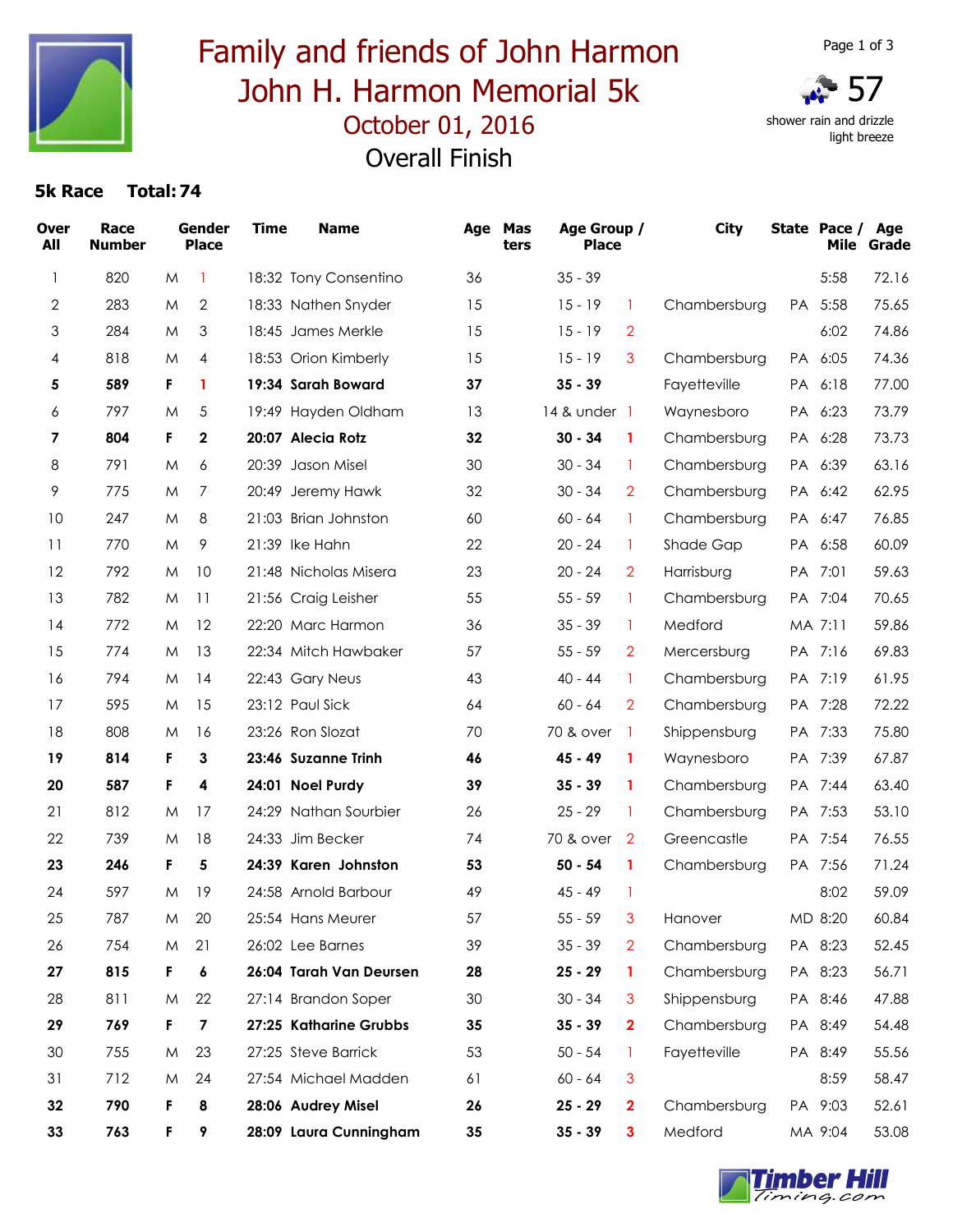

# October 01, 2016 Family and friends of John Harmon John H. Harmon Memorial 5k Overall Finish

shower rain and drizzle light breeze

### **5k Race Total:74**

| <b>Over</b><br>All | Race<br><b>Number</b> |    | Gender<br><b>Place</b> | <b>Time</b> | <b>Name</b>                       |    | Age Mas<br>ters | Age Group /<br><b>Place</b> |                | <b>City</b>  |               | State Pace /<br>Mile | Age<br>Grade |
|--------------------|-----------------------|----|------------------------|-------------|-----------------------------------|----|-----------------|-----------------------------|----------------|--------------|---------------|----------------------|--------------|
| 34                 | 599                   | F. | 10                     |             | 28:30 Thelma Reibsome             | 36 |                 | $35 - 39$                   | 4              |              |               | 9:10                 | 52.64        |
| 35                 | 711                   | M  | 25                     |             | 28:32 William Merkle              | 55 |                 | $55 - 59$                   | 4              | Fayetteville |               | PA 9:11              | 54.28        |
| 36                 | 780                   | F. | 11                     |             | 28:41 Tasia Kenosky               | 36 |                 | $35 - 39$                   | 5              | Chambersburg |               | PA 9:14              | 52.30        |
| 37                 | 208                   | M  | 26                     |             | 28:41 James Wilson                | 65 |                 | $65 - 69$                   | 1              |              |               | 9:14                 | 58.96        |
| 38                 | 593                   | F. | 12                     |             | 28:49 Brenda Scriptunas           | 56 |                 | $55 - 59$                   | 1              | Chambersburg |               | PA 9:17              | 63.40        |
| 39                 | 262                   | M  | 27                     |             | 29:00 Ryan Kemerer                | 15 |                 | $15 - 19$                   | 4              | Chambersburg |               | PA 9:20              | 48.39        |
| 40                 | 598                   | F. | 13                     |             | 29:32 Lacey Fegan                 | 37 |                 | $35 - 39$                   | 6              | Chambersburg |               | PA 9:30              | 51.01        |
| 41                 | 795                   | M  | 28                     |             | 30:28 Matthew Neus                | 13 |                 | 14 & under 2                |                | Chambersburg | <b>PA</b>     | 9:48                 | 48.00        |
| 42                 | 802                   | M  | 29                     |             | 30:29 Nathan Richards             | 35 |                 | $35 - 39$                   | 3              | Chambersburg | <b>PA</b>     | 9:49                 | 43.58        |
| 43                 | 245                   | F. | 14                     |             | 30:34 Cynthia Olson               | 39 |                 | $35 - 39$                   | 7              | Chambersburg |               | PA 9:50              | 49.80        |
| 44                 | 801                   | M  | 30                     |             | 31:11 Bob Richards                | 64 |                 | $60 - 64$                   | 4              | Chambersburg |               | PA 10:02             | 53.72        |
| 45                 | 781                   | M  | 31                     |             | 31:47 Ronald Leighty              | 51 |                 | $50 - 54$                   | $\overline{2}$ | Chambersburg | PA.           | 10:14                | 47.16        |
| 46                 | 793                   | F. | 15                     |             | 32:15 Courtney Neus               | 40 |                 | 40 - 44                     | 1              | Chambersburg |               | PA 10:23             | 47.51        |
| 47                 | 819                   | F. | 16                     |             | 32:16 Jenna Nagler                | 24 |                 | $20 - 24$                   | 1              |              |               | 10:23                | 45.82        |
| 48                 | 789                   | M  | 32                     |             | 32:25 Keith Miller                | 50 |                 | $50 - 54$                   | 3              | Concord      |               | NC 10:26             | 45.86        |
| 49                 | 817                   | F. | 17                     |             | 32:55 Renee Brink                 | 55 |                 | $55 - 59$                   | $\mathbf{2}$   | Chambersburg | <b>PA</b>     | 10:36                | 54.79        |
| 50                 | 796                   | M  | 33                     |             | 33:12 James Neville               | 65 |                 | $65 - 69$                   | $\overline{2}$ | Chambersburg | <b>PA</b>     | 10:41                | 50.91        |
| 51                 | 778                   | F. | 18                     |             | 33:29 Penny Horn                  | 46 |                 | 45 - 49                     | $\mathbf{2}$   | Waynesboro   |               | PA 10:47             | 48.15        |
| 52                 | 798                   | F  | 19                     |             | 33:37 Amy Petit                   | 42 |                 | 40 - 44                     | $\mathbf{2}$   | Fayetteville |               | PA 10:49             | 46.22        |
| 53                 | 591                   | M  | 34                     |             | 34:13 John Mower                  | 37 |                 | $35 - 39$                   | 4              | Shippensburg | PA            | 11:01                | 39.33        |
| 54                 | 799                   | F. | 20                     |             | 34:29 Patricia Phenicie-Grande 67 |    |                 | $65 - 69$                   | 1              | Chambersburg | <b>PA</b>     | 11:06                | 62.20        |
| 55                 | 596                   | F  | 21                     |             | 34:56 Angie Bechtel               | 40 |                 | 40 - 44                     | 3              | Dillsburg    | <b>PA</b>     | 11:15                | 43.85        |
| 56                 | 805                   | F  | 22                     |             | 35:12 Annette Serrano             | 42 |                 | 40 - 44                     | 4              | Chambersburg | PA.           | 11:20                | 44.15        |
| 57                 | 779                   | F  | 23                     |             | 35:56 Tara Kellam                 | 60 |                 | $60 - 64$                   | 1              | Fayetteville |               | PA 11:34             | 53.76        |
| 58                 | 773                   | F  | 24                     |             | 38:32 Trisha Harmon               | 39 |                 | $35 - 39$                   | 8              | Naples       | $\mathsf{FL}$ | 12:24                | 39.51        |
| 59                 | 590                   | F  | 25                     |             | 39:20 Mallory Neus                | 10 |                 | 14 & under 1                |                | Chambersburg |               | PA 12:40             | 43.33        |
| 60                 | 760                   | F  | 26                     |             | 39:21 Stephanie Bryan             | 31 |                 | $30 - 34$                   | $\mathbf 2$    | Chambersburg |               | PA 12:40             | 37.62        |
| 61                 | 594                   | F. | 27                     |             | 40:32 Sarah Nedic                 | 29 |                 | $25 - 29$                   | 3              |              |               | 13:03                | 36.47        |
| 62                 | 810                   | M  | 35                     |             | 41:47 Rodney Small                | 55 |                 | $55 - 59$                   | 5              | Chambersburg |               | PA 13:27             | 37.07        |
| 63                 | 809                   | F. | 28                     |             | 41:47 Glenda Small                | 57 |                 | $55 - 59$                   | 3              | Chambersburg |               | PA 13:27             | 44.33        |
| 64                 | 600                   | F  | 29                     |             | 42:27 Rebecca Bascom              | 63 |                 | $60 - 64$                   | $\mathbf 2$    |              |               | 13:40                | 47.53        |
| 65                 | 764                   | F  | 30                     |             | 42:28 Callihan Dice               | 29 |                 | $25 - 29$                   | 4              | Chambersburg |               | PA 13:40             | 34.81        |
| 66                 | 765                   | F  | 31                     |             | 42:28 Emily Dice                  | 34 |                 | $30 - 34$                   | 3              | Chambersburg |               | PA 13:40             | 35.07        |